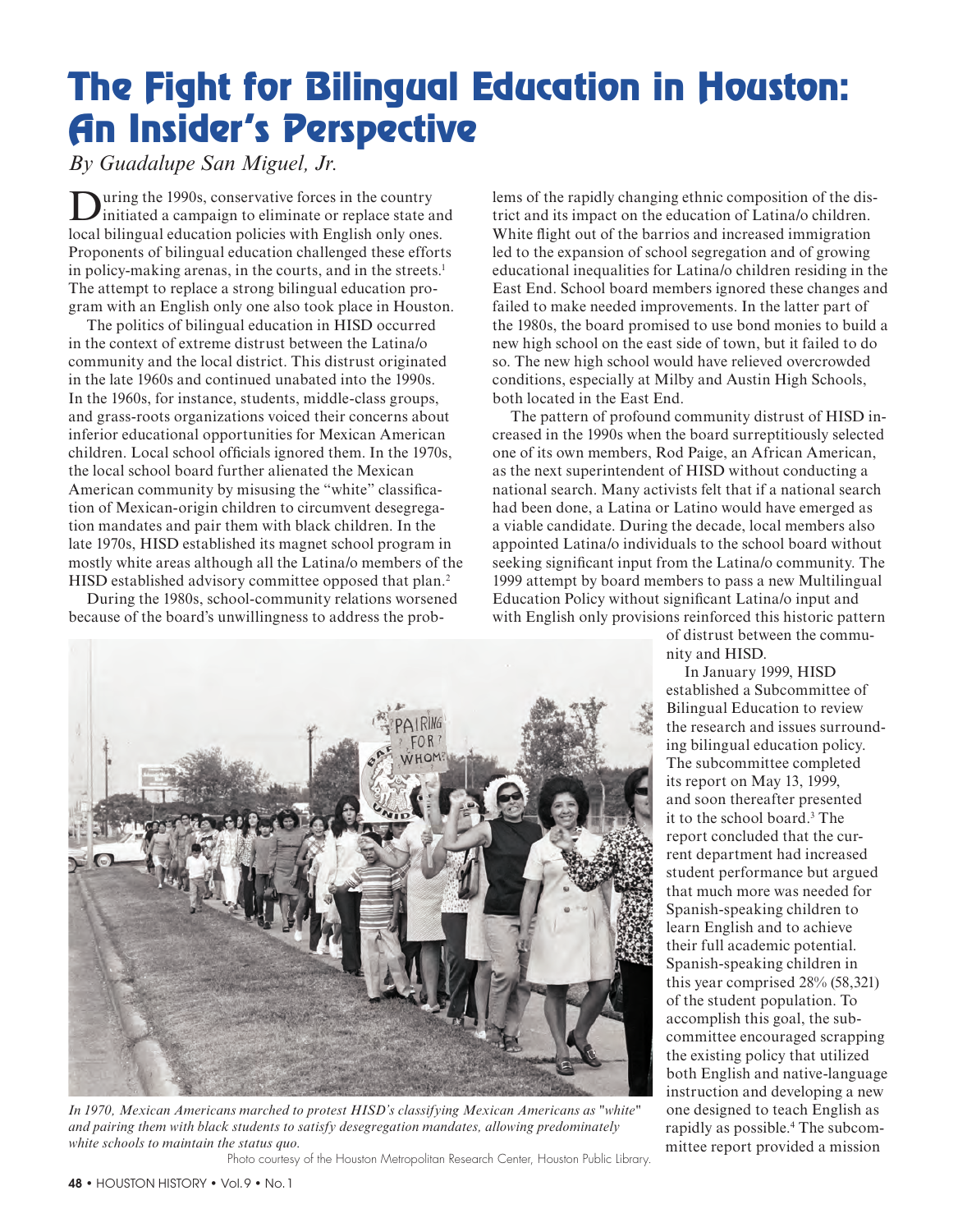

*Rod Paige served as the superintendent of HISD before becoming the Secretary at the U.S. Department of Education. Many in the Latina /Latino community hoped for a national search for a superintendent that might have led to a Latina / Latino candidate for the position.* 

> Photo courtesy of the Department of Education.

statement, several core beliefs, and six goals for bilingual education.<sup>5</sup>

On Sunday, June 13, Gabriel Vasquez, a moderate Democrat, and Jeff Shadwick, a conservative Republican, announced in an editorial that the board would propose a new policy or blueprint, as they called it, on bilingual education. The elimination of social promotion and the Texas Assessment of Academic Skills (TAAS) test exemptions, along with shifting public sentiment, they argued, required a review of HISD's bilingual education program. Vasquez and Shadwick asserted that students with limited English proficiency must become "fluent in English, educated beyond high school and prepared to be effective citizens." They concluded that the proposed policy would accelerate student performance and the learning of English among limited English proficiency (LEP) children. In other words, it would improve bilingual education in HISD.6

Eleven state legislators from the Houston area, including Texas Senator Mario Gallegos and Representatives Jessica Farrar, Rick Noriega, and Joe Moreno, vehemently criticized and opposed this particular proposal. On June 14, they sent a joint letter to HISD Superintendent Paige voicing their concerns over its English only directions and tone.7 That same day, Gallegos also sent a letter to the board asking its members to pull the item from the agenda at the Thursday board meeting. This policy, he noted, was not an improvement of bilingual education, but an effort to replace it with an English only one. "Not only is this action a veiled attempt to promote the 'English Only Movement' the language in your document is a replica of the California initiative 'Proposition 227," he stated.<sup>8</sup> Several days later, the League of United Latin American Citizens (LULAC) and the National Association of Latino Elected and Appointed Officials (NALEO) voiced their opposition to the policy and requested that the item be pulled from the agenda.<sup>9</sup>

The legislators' opposition was influenced by an analysis of the proposed policy by Peter Roos from META, or Multicultural Education Training and Advocacy, Inc., an educational organization heavily involved in the anti-bilingual education efforts in California, and by Cynthia Cano, a staff attorney for MALDEF, the Mexican American Legal Defense Education Fund. Roos argued that, as in the California English only movement, the blueprint "downplays bilingual instruction, while emphasizing the need to

acquire English language 'quickly.'"10 Cano also argued that the blueprint was "neither multilingual nor bilingual." It was an English only proposal.<sup>11</sup>

Despite this opposition, on June 17, Vasquez and Shadwick introduced the proposal to the board at its monthly meeting and, in breaking from tradition, requested that voting take place on the first reading. Normally, proposed policy changes are presented without any comments on the first reading. They are then presented two more times before board members vote on them. This timetable allows community members an opportunity to comment on the policy. In this particular case, the board wanted to bypass community input and accept this policy on the first reading. Pressure from community groups, however, forced them to postpone the vote until the following month.12

The introduction of the proposed policy at the school board meeting enraged the Latina/o community and created unity not seen for many years. It also raised several important issues that guided the Latina/o community's political strategies for the next month. One of these was the exclusion of the community from policymaking. The subcommittee, for instance, developed the policy without any serious input from the two Latinas on the school board and failed to inform them of its progress. The subcommittee also failed to inform or solicit input from Latina/o elected officials about its development of the new policy. This omission on such an important matter was significant considering that the state legislature in general and state legislators in particular were responsible for monitoring bilingual education programs statewide. Appallingly, the decision to develop a new policy was kept secret from the legislators until the legislative session ended. The school board's decision to develop an English only policy without the input of Latina/o legislators was exclusionary and aimed at circumventing established channels for revising school policies through a process of advise and consent. One can only speculate as to why HISD chose this path. But had Latina/o legislators found out about the English only contents of the policy, they would have withdrawn or questioned their support for HISD's legislative agenda in Austin.

Another important issue raised by the community was the rushed nature of the policy-making process. The need to make a quick decision did not provide an adequate opportunity for the community to comment on the plan and to make recommendations for its improvement. In addition to seeking passage of the new policy on the first reading, the school board also decided against having any districtwide meetings. This decision was left up to individual board members or to community groups. The rushed nature of this process and the lack of significant community input raised questions about the motivations for this policy. It also indicated that HISD's stated commitment to strengthen community and parental involvement in the formulation and implementation of school policy was not genuine.

A final concern with the policy was its English only overtones. Latinas/os in the community viewed the English only comments as socially offensive. For some non-Latinas/os, the English only rhetoric embedded in this policy was an innocent way for emphasizing the need to teach English to those who did not speak it fluently.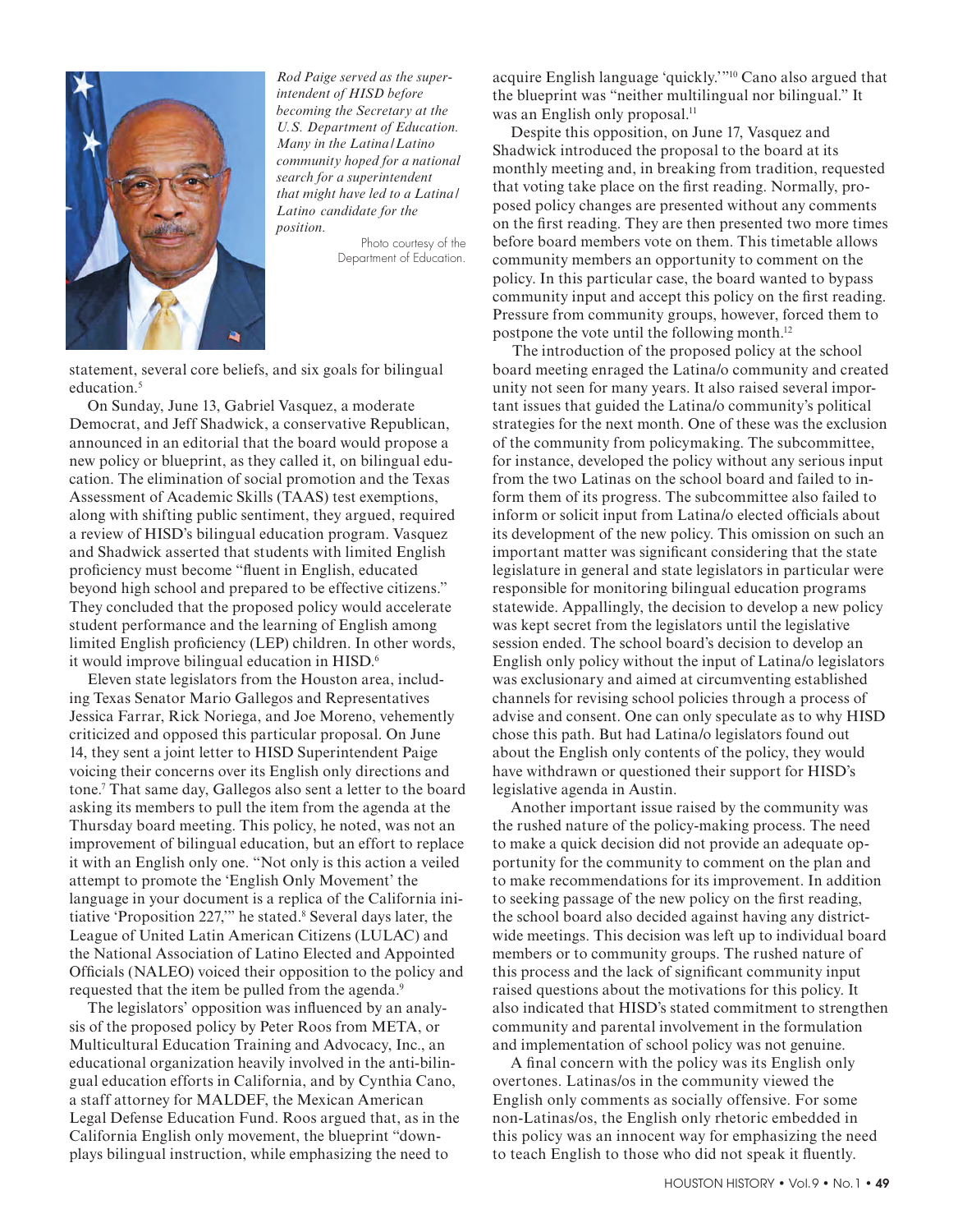For Latinas/os in general, and Mexican Americans in particular, it was a symbol of racism, segregationist attitudes, and ethnocentrism. English only rhetoric reminded Mexican Americans of the 1950s, when they were excluded from the public schools, provided a separate and inferior education, force-fed an assimilationist curriculum, culturally demeaned in the classrooms, and punished for speaking Spanish in school. In other words, it suggested a return to the Cold War era of official racism, institutional discrimination, cultural suppression, and structural exclusion.<sup>13</sup>

English only rhetoric for Mexican Americans, in a sense, was analogous to the waving of the Confederate flag for African Americans.

During the next several weeks, the school board voiced its desire to negotiate with the Latina/o community, but those leading the struggle refused to meet unless it removed bilingual education from the agenda for the July board meeting. Despite widespread opposition, the school board engaged in secret negotiations with the Latino Educational Policy Council (LEPC), a new group made up of educators and university professors.14 The larger Latina/o leadership originally opposed this group, but LEPC soon gained its support.

In the following weeks, the LEPC negotiated with the local school board members, especially Vasquez and Shadwick, and made some important headway in modifying some of the most offensive aspects of the proposed policy. Several significant changes were made. First, the new proposal eliminated much of the English only overtones of the policy. Second, an additive or enriching type of bilingual education was encouraged for all students.

This policy, however, still contained provisions that were legally suspect, educationally unsound, and socially offensive. For example, goal number three of the policy, pertaining to English reading proficiency as the sole criteria for reclassification, did not comply with state and federal policies. It violated a May 19, 1998, agreement between HISD and the Department of Education's Office for Civil Rights (OCR) concerning ways for improving its bilingual education program. Bilingual education policies and the OCR agreement required multiple criteria such as oral and written language proficiency tests in English and in the child's native language, a standardized English reading test, and other measurements be used to exit children out of bilingual education programs. The new policy did not.

Several pedagogically unsound provisions encouraging the acceleration of English language learning remained. Although these provisions acknowledged that children learned English at their own individual rate, they ignored research indicating that the learning of a second language could not be accelerated.

In the midst of these negotiations, LEPC hosted a com-

munity-based, city-wide forum on the proposed policy—the only public forum held on this issue. At the Wednesday, July 14, 1999, meeting held at the Museum of Fine Arts, HISD and its spokespersons reiterated the rationale and arguments in support of the proposed policy. The LEPC, in turn, reported on its progress but reiterated its objections to several provisions and called for additional changes.<sup>15</sup>

By the end of the week, the Latina/o community and every Latina/o organization in the city unanimously opposed the proposed policy. They showed up in force at the July 22 meeting to voice their objections. Every speaker before the board spoke against the board's policy. While individuals were publicly criticizing the policy, one of the LEPC members continued to secretly negotiate with Gabriel Vasquez, the school board member. Vasquez wanted additional English only statements in the revised policy while the LEPC member wanted less. The negotiations ended when it came time to vote. The board passed the measure seven to two. The two Latinas on the board voted against the policy while the rest voted in favor.16 The members of the audience booed and yelled at the decision. The meeting quickly adjourned after the vote and the audience members were told to leave.

During the next two days, various Latina/o groups met to discuss their next move. No one really knew what the school board had passed since negotiations remained underway until the last moment. After several inquiries by a variety of Latina/o individuals, LEPC, and other community members, the board provided the final copy of the approved policy. To their surprise, the policy reinforced bilingual education in the schools.

The school administration said that the board had approved the policy that was negotiated by the LEPC, not the original one presented by Vazquez and Shadwick in May. This document was a significant improvement over the one presented at the June board meeting, which was narrowly construed, contradictory, and politically rather than educationally driven. It limited bilingual education to only language learning, emphasized English only for limited English proficient children and bilingual education for English speaking children, and ignored the important role



*Milby High School's student body is predominately Mexican American.* 

Photos courtesy of WhisperToMe, Wiki Media Commons.